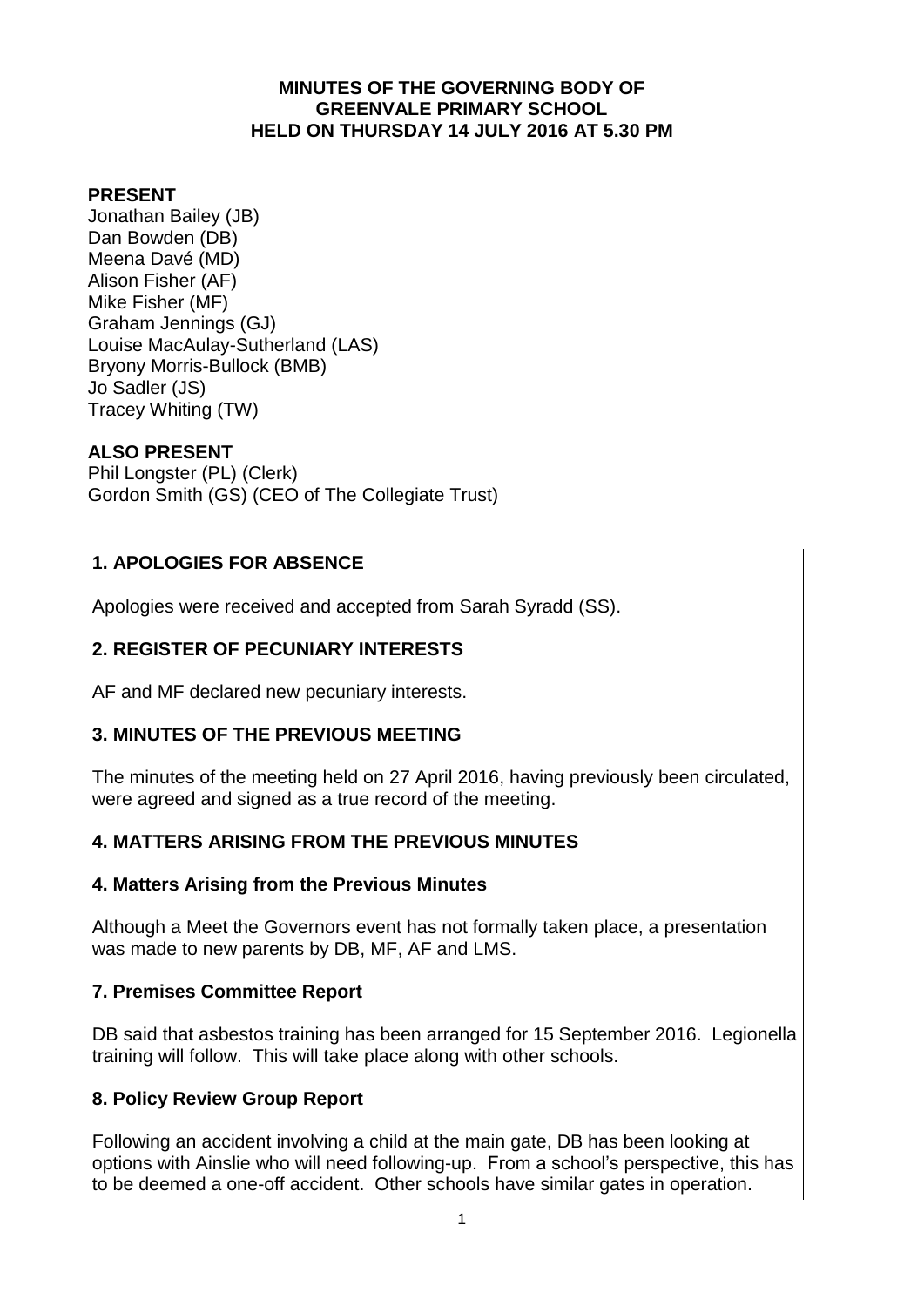#### **11. Any Other Business**

With her term as parent governor coming to an end, AF proposed that MD be reelected as a co-opted governor. DB seconded the proposal and this was unanimously agreed by the Governing Body.

BMB agreed to stand as a parent governor in the Autumn Term.

## **5. HEAD TEACHER'S REPORT**

#### **Pupil Numbers**

DB said that two new pupils will be joining the school in September. Additional new pupils are also imminent for Year 2 as two girls are moving to Croydon High Junior School.

The governors discussed the increasing number of holiday requests and subsequent absences;many parents are aware that they cannot be challenged if the absence is less than five days. Hence, a lot of requests have been made for time off in weeks which have an INSET day.

TW said that the new reception intake contains a lot of siblings and a generally very able group on the whole.

Item deemed confidential under Section 55 (2) of the Educational (School Government) (England) Regulations 1999.

JS left the meeting at this point. As JS leaves the school on 31 August, MF thanked JS for her time as a governor and valued member of staff.

### **Staffing**

TW asked for the governors to write a letter of appreciation to Michelle Clow for coming in as agency staff and picking up the role very quickly from Hayley Bridson. MF

Everyone is very happy that Steven Fuller has returned to Greenvale as catering manager and the children enjoy the food he prepares.

DB asked that another teaching assistant is brought in to help in Year 2 during the mornings due to the high level of need in this class. This would cost  $E7-8k$  per year. As an essential requirement, this was agreed by the Governing Body.

Item deemed confidential under Section 55 (2) of the Educational (School Government) (England) Regulations 1999.

AF and MF advised the governors that JB would standing down as a governor but is considering staying on in an advisory capacity.

JB left the meeting at this point.

#### **Moderation**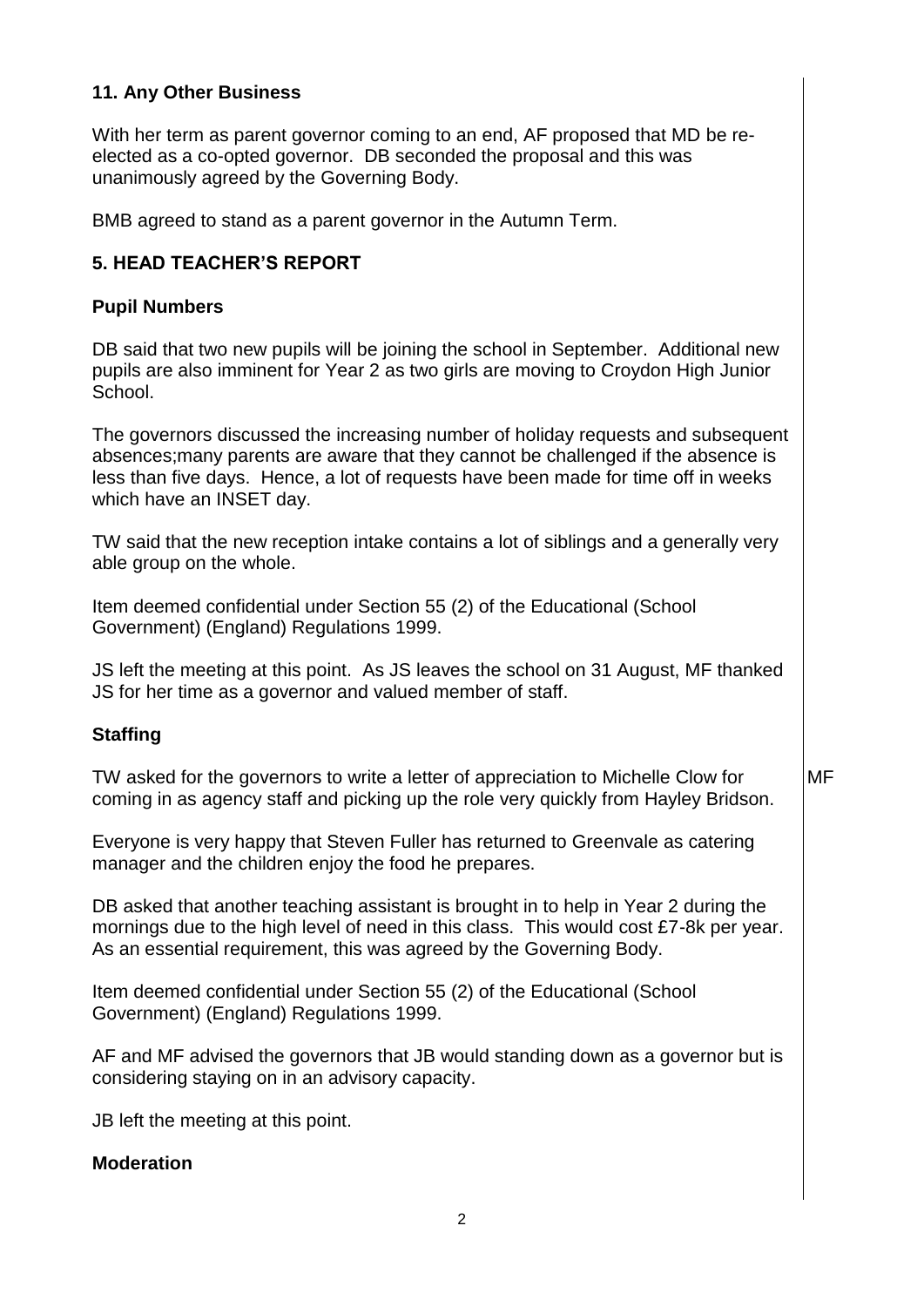The school has started moderation in both KS1 and KS2. Moderators confirmed that the teachers knew the children well and were accurate in their assessment. It was asked to be noted that SS had provided significant assistance on this. The governors thanked the staff for their involvement, particularly Alastair Crow and the Year 6 team.

#### **Greenvale Arts Festival**

The event was a huge success and lots of good feedback has been received. BMB suggested that a future event ought not to be so close to the end of the school year.

### **End of Key Stage Assessments**

The data from KS1 was pleasing. Greenvale was in line with or higher than many local schools. This consort has improved significantly as they were quite low at EYFS. There were some issues with Year 1 phonics with some children narrowly missing the target. The school will continue to work on this with a strong teacher in place for next year.

KS2 are achieving higher than local schools, scoring well above the national expected standard, including 100% in grammar, punctuation and spelling (GPS). *See HT report for comparisons to national for other subject areas.*

#### **Middle Leaders**

DB said that the school must do all it can to keep Alastair Crow who begins his masters in September. Middle Leaders being one of the school's leadership targets. After a mixed response from staff who had attended the Leadership Development Programme, the governors discussed staff attendance at these courses and their leadership qualities.

### **Audit and Recommendations**

The school were audited on 13 and 14 June, and were given a substantial assurance grading. DB thanked BMB and GJ for their work on the school's policies ahead of the audit.

Following receipt of the auditors' recommendations, it was decided that a Forward Planning Committee be set up to look at the school's 3-5 year plan.

|                | Recommendation                                   | <b>School Response</b>               |
|----------------|--------------------------------------------------|--------------------------------------|
| $\mathbf{1}$ . | In future, the school's SFVS to be sent to the   | The school acknowledge this and      |
|                | Council by 31 March each year, to comply         | will ensure that this happens within |
|                | with the DfE's requirements.                     | the stated timeframe.                |
| 2 <sub>1</sub> | Copies of identity documentation to be held      | Information currently being          |
|                | on individual personnel files for all staff as a | collected. Copies kept in file.      |
|                | record to confirm their right to work in the UK  |                                      |
|                | and must be available for any inspection by      |                                      |
|                | the UK Visas and Immigration Service.            |                                      |
| 3.             | A person other than the Head Teacher             | Acknowledged. Other members of       |
|                | should sign the delivery note or invoice to      | staff to sign notes or invoice in    |
|                | confirm receipt of goods or services ordered.    | future.                              |
| 4.             | In future, the Head Teacher to authorise the     | Already actioned and agreements      |
|                | loan of all laptops and iPads.                   | signed by the Head Teacher. Form     |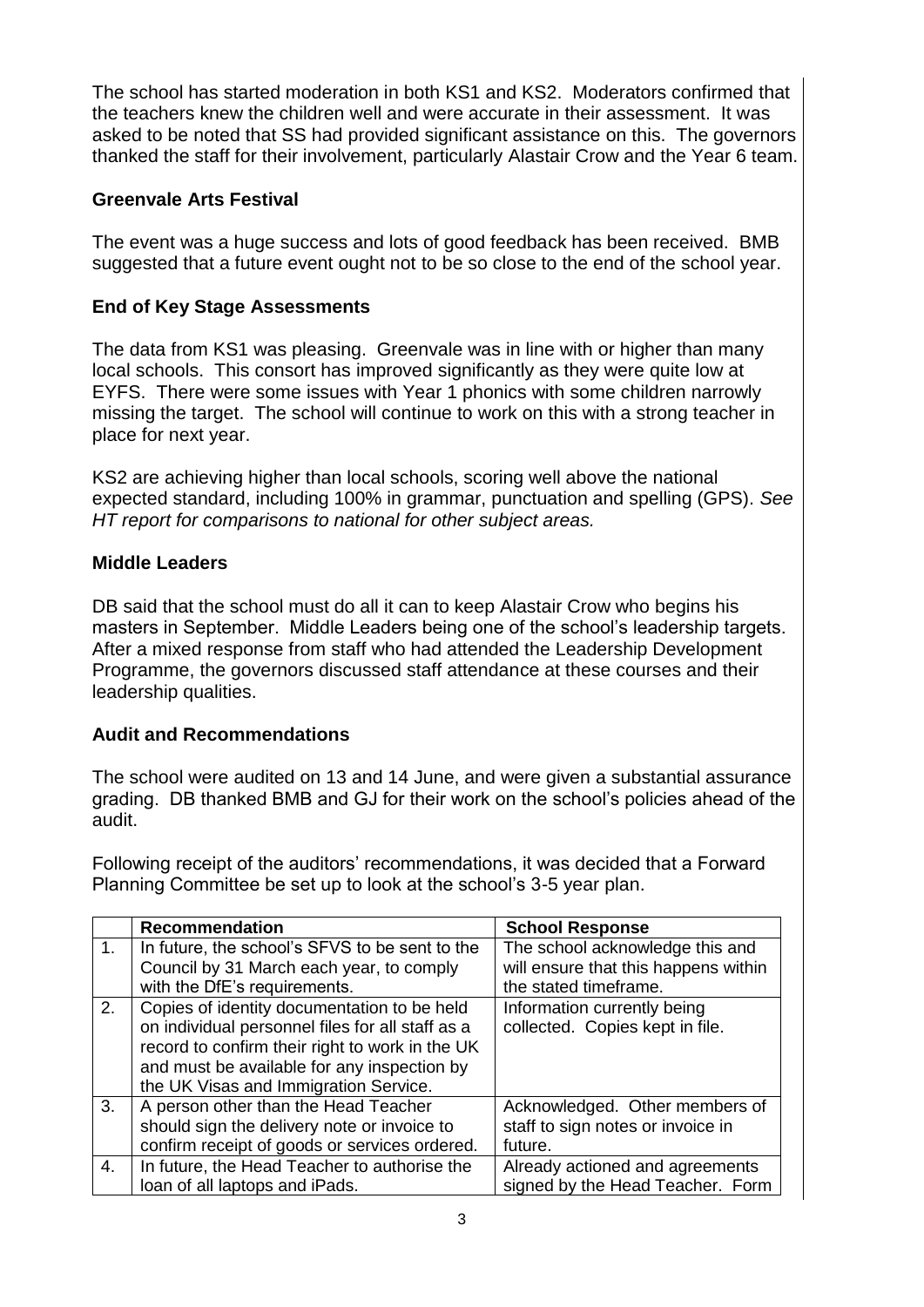| - -<br>. .<br>.<br>vu.<br>- |
|-----------------------------|
|                             |

|    | Recommendation                                   | <b>School Response</b>           |
|----|--------------------------------------------------|----------------------------------|
| 5. | In future, the Head Teacher to authorise all     | Agreement to be amended to allow |
|    | lettings agreements.                             | Head Teacher to sign letting     |
|    |                                                  | agreement form.                  |
| 6. | The school to amend its letting agreement        | Letting agreement form to be     |
|    | form to require that hirers to have and          | amended and agreed at next GB    |
|    | provide details of public liability insurance to | meeting.                         |
|    | indemnify the school from any claims.            |                                  |

GS entered the meeting.

# **6. THE COLLEGIATE TRUST**

GS explained how the Trust is formed, working with schools within the Trust and with a view to getting Greenvale to join the Trust being an existing feeder school. The Trust is set up as follows:



The board of directors is formed of eight people, compromising one CEO, two ambassadors and five governors from the local governing bodies.

GS explained that some schools have sub-committees. However, Riddlesdown Collegiate does not but governors have their own portfolios. The CEO sits on all the local governing bodies to support the head teacher and governors.

All staff become employees of the Trust and will have to adopt its policies.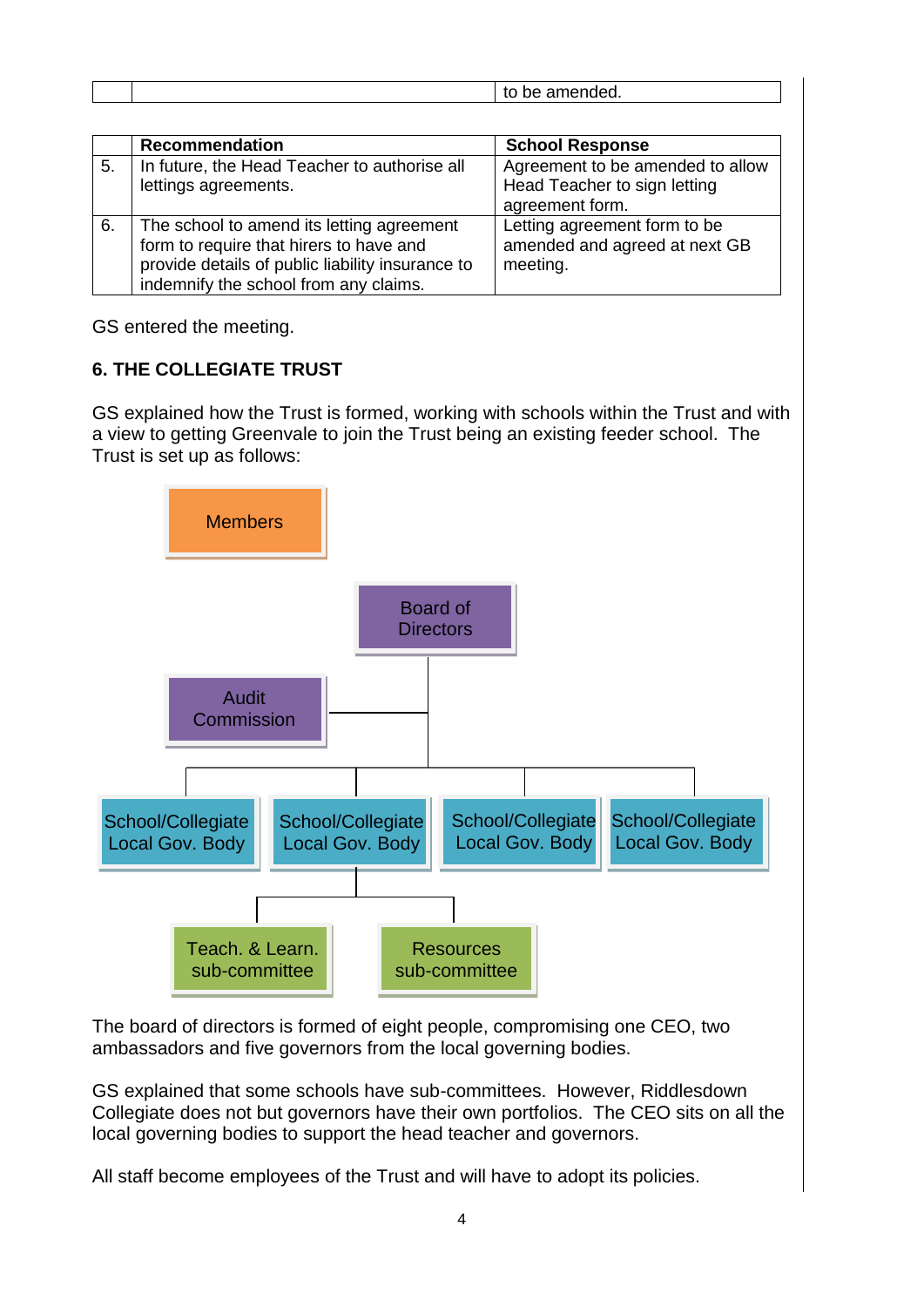#### GS and MD left the meeting. **7. PUPIL PREMIUM**

It was reported that the children attending the forest school at Courtwood had an excellent time. All went with a good attitude and improved their self-esteem.

BMB and AF enquired whether something similar can be done at Greenvale. TW explained that Courtwood received a £10k grant to set it up. The funding includes finding a suitable location, set up and training required. Ideally, the school should be able to demonstrate its community use and not just for the school. If the go ahead is approved, it could be a very promising venture.

# **8. FINANCE AND RESOURCES COMMITTEE REPORT**

MF announced that the first quarter figures were very good with an end-of-year figure of £38,263 against the planned budget figure of £17,341.

The Statement of Income & Expenditure and Virements sheets were agreed and signed.

### **9. PREMISES COMMITTEE REPORT**

MF and BMB highlighted problems in the toilets. A broken lock that needs to be fixed and poor ventilation in the boys' toilet.

MF and DB discussed an issue with the access to the cisterns. There were also some issues with access to the mixer valves which are to be serviced annually. However, the plumber has given assurances that it can be accessed. As a result, MF is confident that the plumber will not charge additional labour costs if the valve cannot be accessed having given assurance on the contrary.

### **10. EDUCATION COMMITTEE REPORT**

MF said that the Education Committee have not met recently. DB mentioned that the Self-Evaluation Form (SEF) and School Development Plan (SDP) will need to be reviewed early in the Autumn Term.

### **11. POLICY REVIEW GROUP REPORT**

MF recommended that the school adopts a policy under the Disciplinary Code of Practice & Procedure. This would mean action being taken against a professional association or trade union representative. The Governing Body formally agreed to this proposal.

DB pointed out recommended amendments being made to the Lettings Policy after the recent audit. These were approved by the Governing Body.

| <b>Recommendation</b>                        | <b>School Response</b>                  |
|----------------------------------------------|-----------------------------------------|
| In future, the Head Teacher to authorise all | Agreement to be amended to allow Head   |
| lettings agreements.                         | Teacher to sign letting agreement form. |
| The school to amend its letting agreement    | Letting agreement form to be amended    |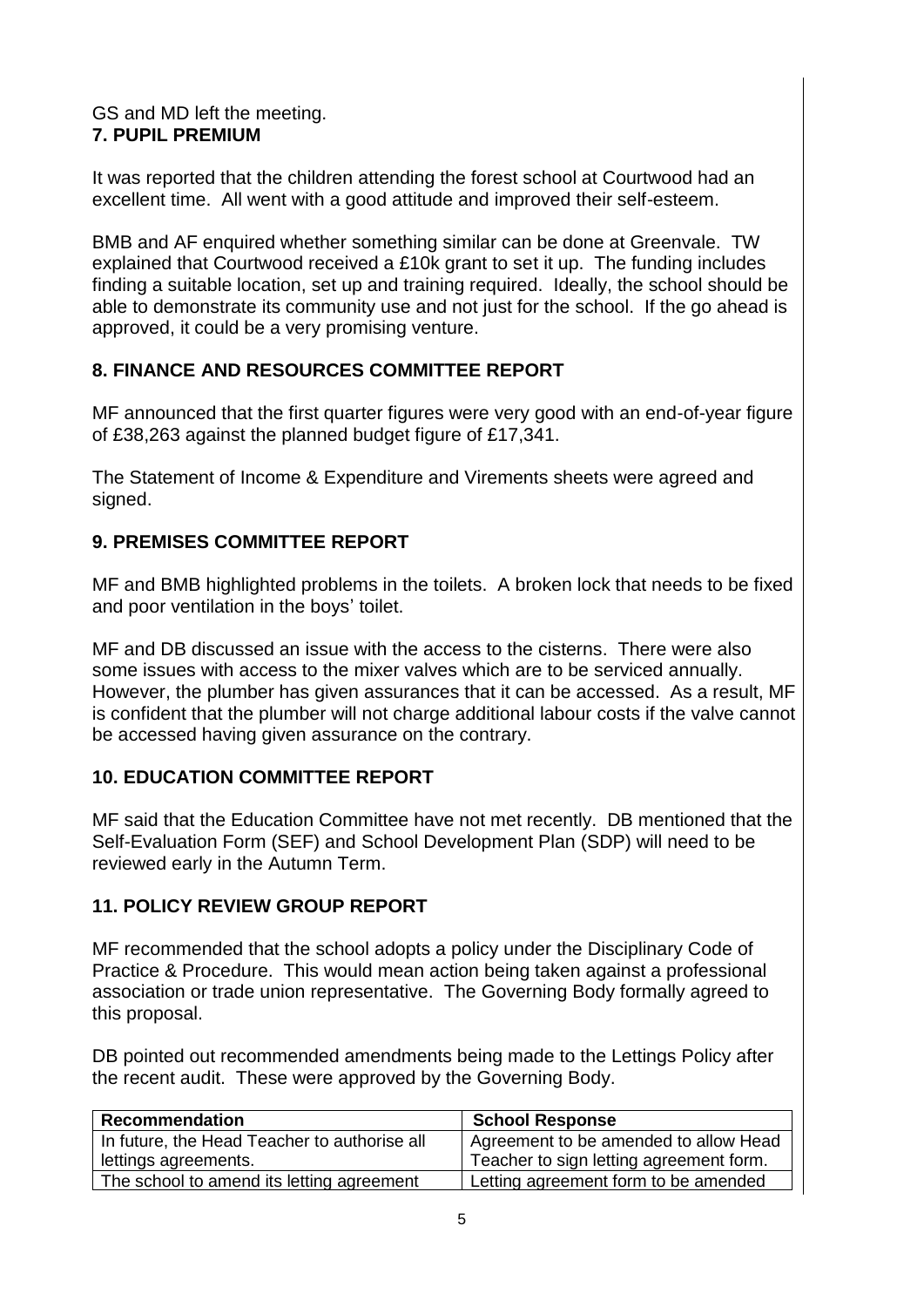form to require that hirers to have and provide details of public liability insurance to indemnify the school from any claims. and agreed at next GB meeting.

#### **12. CATERING**

After the return of Steven Fuller, the school's catering is going very well. Very positive comments have been received from parents and children alike.

# **13. GOVERNOR SUCCESSION PLANNING AND VACANCIES**

Item primarily covered at the previous meeting on 27 April 2016 and also under Matters Arising from the Previous Minutes.

### **14. ANY OTHER BUSINESS**

LMS announced that she would be standing down as Chair at the next Friends of Greenvale AGM.

BMB and LMS are looking to start the food growing project at the school.

Governors discussed whether rooms and storage space should be set aside for specific classes and purposes. AF suggested that this be looked into by the Forward Planning Group.

As a member of the Licensing Committee, MF explained the need for proper licensing for the sale of alcohol [via raffle tickets] at events. A policy needs to be in place so that, if an event is being staged where there will be the sale alcohol, the Governing Body will need to formerly approve it before the event. This was agreed by the Governing Body.

MF said that there had been issues with kitchen users as well as children in the kitchen. Naturally, this raises problems with Health & Safety.

BMB was concerned about on site smoking during school social events. BMB cited a recent case of a parent seen smoking in the gazebo at today's Sports Day. When challenged, the parent swore back. BMB and GJ suggested that the school's Smoking Policy be amended to include vaping.

### **15. DATE OF NEXT MEETING**

Date to be advised.

-oOo-

The meeting closed at 8.55 pm

-oOo-